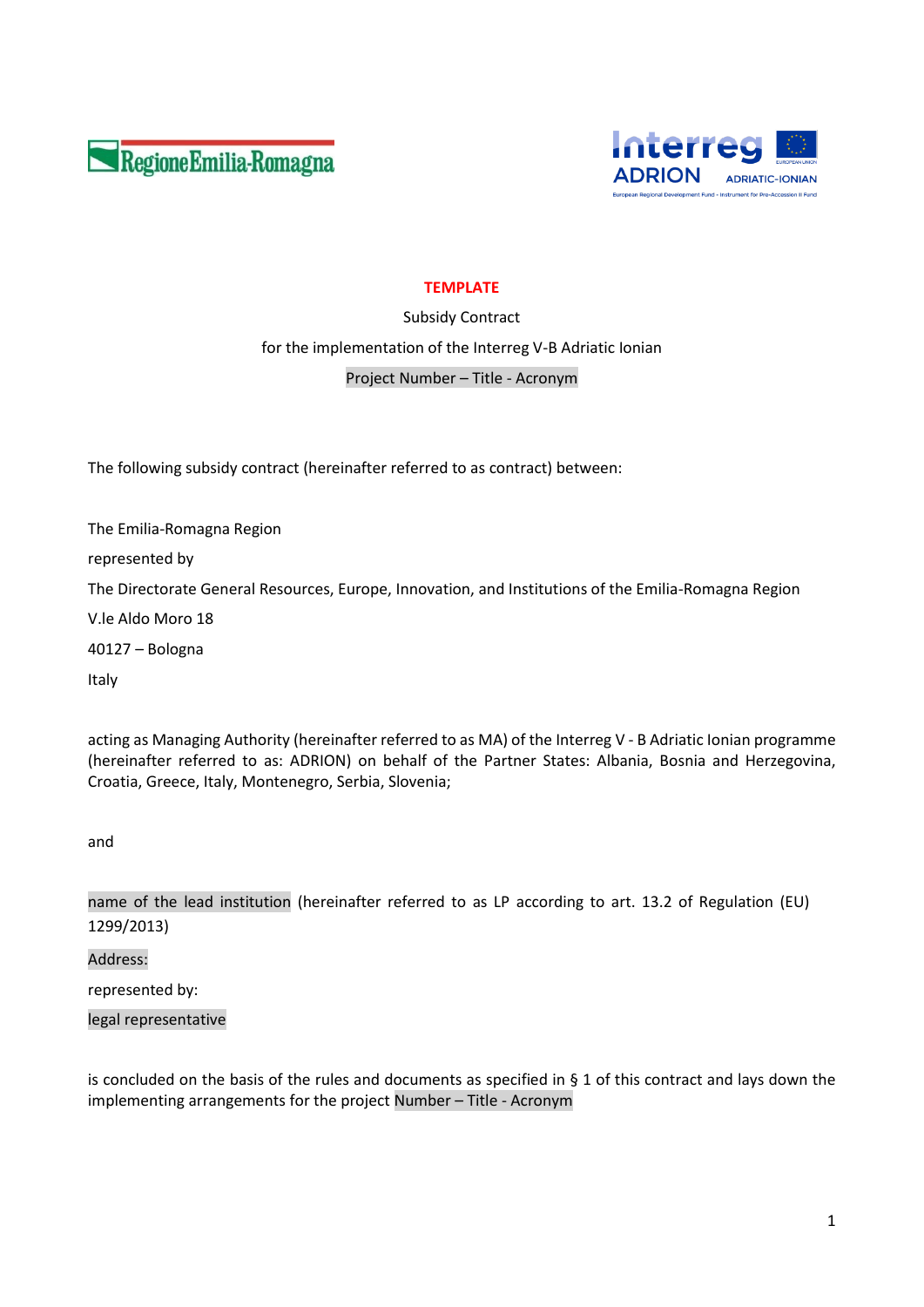## **Article 1 - Legal framework**

The contract is concluded on the basis of the following legal provisions:

- Regulation (EU) No 1303/2013 of the European Parliament and of the Council of 17 December 2013 laying down common provisions on the European Regional Development Fund (ERDF), the European Social Fund, the Cohesion Fund, the European Agricultural Fund for Rural Development and the European Maritime and Fisheries Fund *and laying down general provisions on the European Regional Development Fund, the European Social Fund, the Cohesion Fund and the European Maritime and Fisheries Fund* and repealing Council Regulation (EC) No 1083/2006;
- Regulation (EU) No 1301/2013 of the European Parliament and of the Council of 17 December 2013 on the European Regional Development Fund and on specific provisions concerning the Investment for growth and jobs goal and repealing Regulation (EC) No 1080/2006;
- Regulation (EU) No 1299/2013 of the European Parliament and of the Council of 17 December 2013 on specific provisions for the support from the European Regional Development Fund to the European territorial cooperation goal;
- Regulation (EU) No 231/2014 of the European Parliament and of the Council of 11 March 2014 establishing an Instrument for Pre-accession Assistance (IPA II);
- Regulation (EU) No 236/2014 of the European Parliament and of the Council of 11 March 2014, Common Implementing Regulation for External Actions;
- Delegated and Implementing Acts of the European Structural and Investments Funds Regulations for the period 2014-2020;
- Regulation (EU, Euratom) No 966/2012 of the European Parliament and of the Council of 25 October 2012 on the financial rules applicable to the general budget of the Union and repealing Council Regulation (EC, Euratom) No 1605/2002 together with related Delegated or Implementing Acts;
- All other EU legislation and the underlying principles applicable to the beneficiaries of funds, including the legislation laying down provisions on public procurement, on competition and entry into the markets, the protection of the environment, the equal opportunities between men and women and nondiscrimination;
- Articles 107 and 108 of the Treaty on the Functioning of the European Union, Commission Regulation (EU) No 1407/2013 on the application of Articles 107 and 108 of the Treaty on the Functioning of the European Union to *de minimis* aid, Delegated and Implementing acts as well as all applicable decisions and rulings in the field of state aid;
- The European Territorial Cooperation Programme Interreg V-B Adriatic Ionian CCI 2014TC16M4TN002, approved by the European Commission on 20/10/2015;
- All manuals and guidelines issued by ADRION (e.g.: Applicant's Manual, Implementation Manual, etc.) relevant for this contract in their latest versions as published on the programme web site [www.interrega](http://www.interreg/)drion.eu or directly distributed to the beneficiaries;
- National rules applicable to the beneficiaries and their activities;
- The laws of the Republic of Italy applicable to this contractual relationship.

In case of amendment of the above-mentioned legal norms and documents, any other documents of relevance for the contractual relationship (e.g. application form), the latest version shall apply.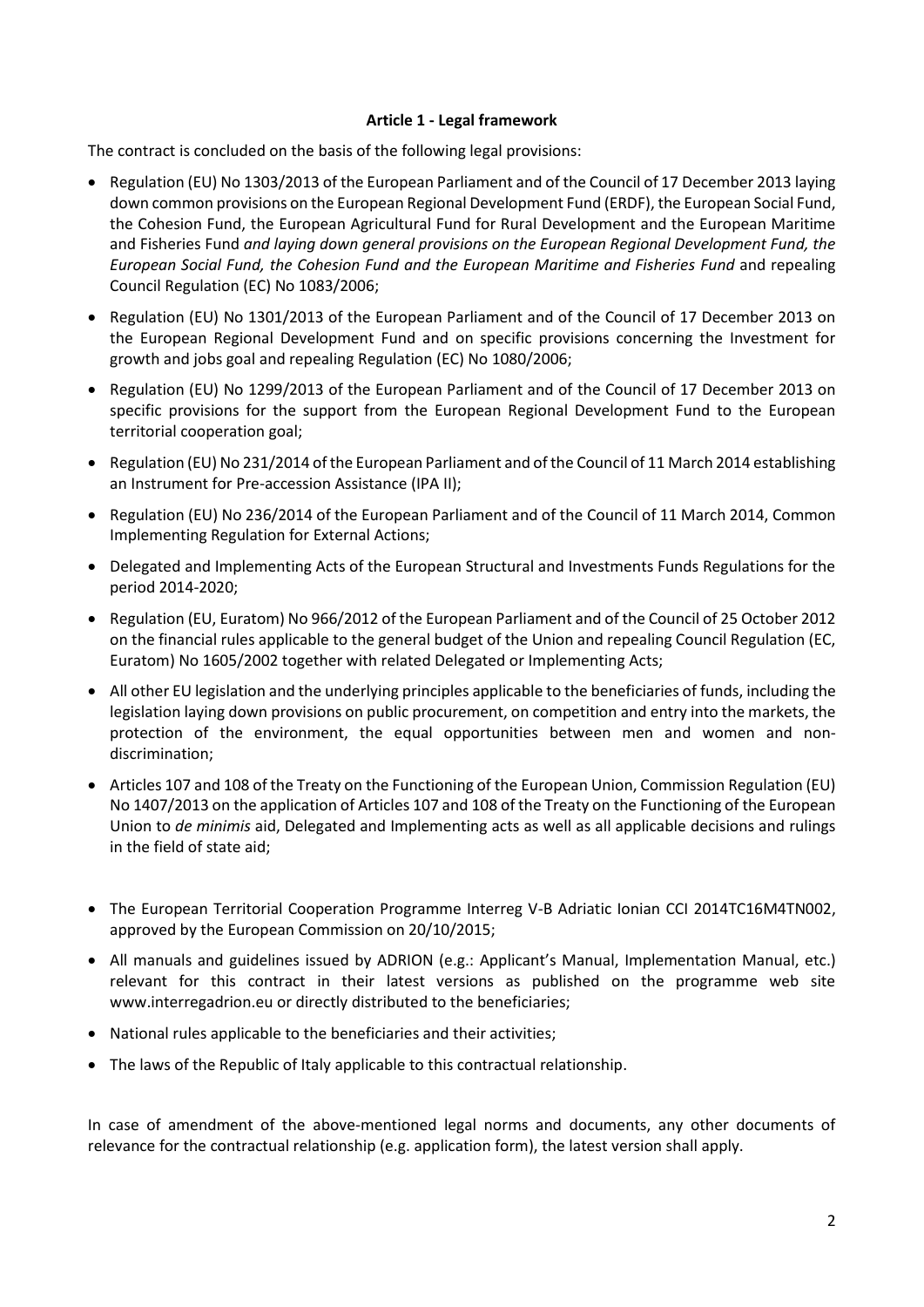## **Award of subsidy**

1. Based on the application form of the LP in its latest version and the supplementing/amending documents in their latest version (altogether hereinafter referred to as "application documents") and in accordance with the decision of the Monitoring Committee of the ADRION programme (hereinafter referred to as MC), dated 17 July 2019 and its possible amendments, an earmarked subsidy is awarded to the LP for the implementation of the Project Number – Title - Acronym from the funds of the ADRION programme.

| <b>Maximum ERDF amount of funding awarded:</b> | <b>EUR XXX</b> |
|------------------------------------------------|----------------|
| Maximum IPA II amount of funding awarded:      | <b>EUR XXX</b> |
| <b>Total EU funding:</b>                       | <b>EUR XXX</b> |
| Total approved project budget:                 | <b>EUR XXX</b> |
| <b>Grant rate of the EU contribution:</b>      | 85%            |

The grant rate of the funding is calculated dividing the maximum funding awarded by the total approved budget.

- 2. The maximum amount of ERDF/IPA II contribution as approved by the MC cannot be exceeded.
- 3. Should the total eligible costs after the completion of the project be lower than the budgeted amount, the abovementioned EU funding awarded by the ADRION programme shall be lowered correspondingly.
- 4. Disbursement of the EU funding is subject to the availability of funding from initial and annual prefinancing and interim payments in accordance with art. 132 of Regulation (EU) No 1303/2013. In case of system errors detected within audits, the MA has the right to temporarily withhold payments to the project. Payment suspension(s) shall be lifted as soon as observations and/or reservations raised by the relevant bodies have been withdrawn.
- 5. Reimbursement of the IPA II funding is based on the signature of the Financing Agreement between the Partner State(s) where the IPA PP(s) is located, the European Commission and the MA.
- 6. If the European Commission fails to make the funds available due to reasons that are outside the sphere of influence of the programme, the MA via the JS shall be entitled to withdraw from this contract and any claim by the LP or the project partners (hereinafter referred to as PPs) against the MA for whatever reason is excluded. Disbursement of the subsidy is subject to the condition that the European Commission makes the funds available to the extent described in art. 2.1 and that all applicable EU, programme and national rules are observed by the partnership. In case of non-availability of funds, the MA cannot be deemed responsible for late or missing payments.
- 7. Disbursement of the subsidy is subject to the condition that the present contract is signed by both parties and that the LP acknowledges the MA via the JS about the signature of the Partnership Agreement by the LP and all PPs.
- 8. In case one or more project output(s), as indicated in the latest approved version of the application form, is (are) not successfully reached, corrective measures shall be put in place to ensure the project performance as well as to minimize the impact at programme level*.*
- 9. In case the project fails to respect the contractual arrangements on timelines, achievement of outputs and contribution to programme results, as defined in the latest approved version of the application form, the programme may also reduce the ERDF/IPA II funding allocated to the project or, if necessary, terminate the subsidy contract.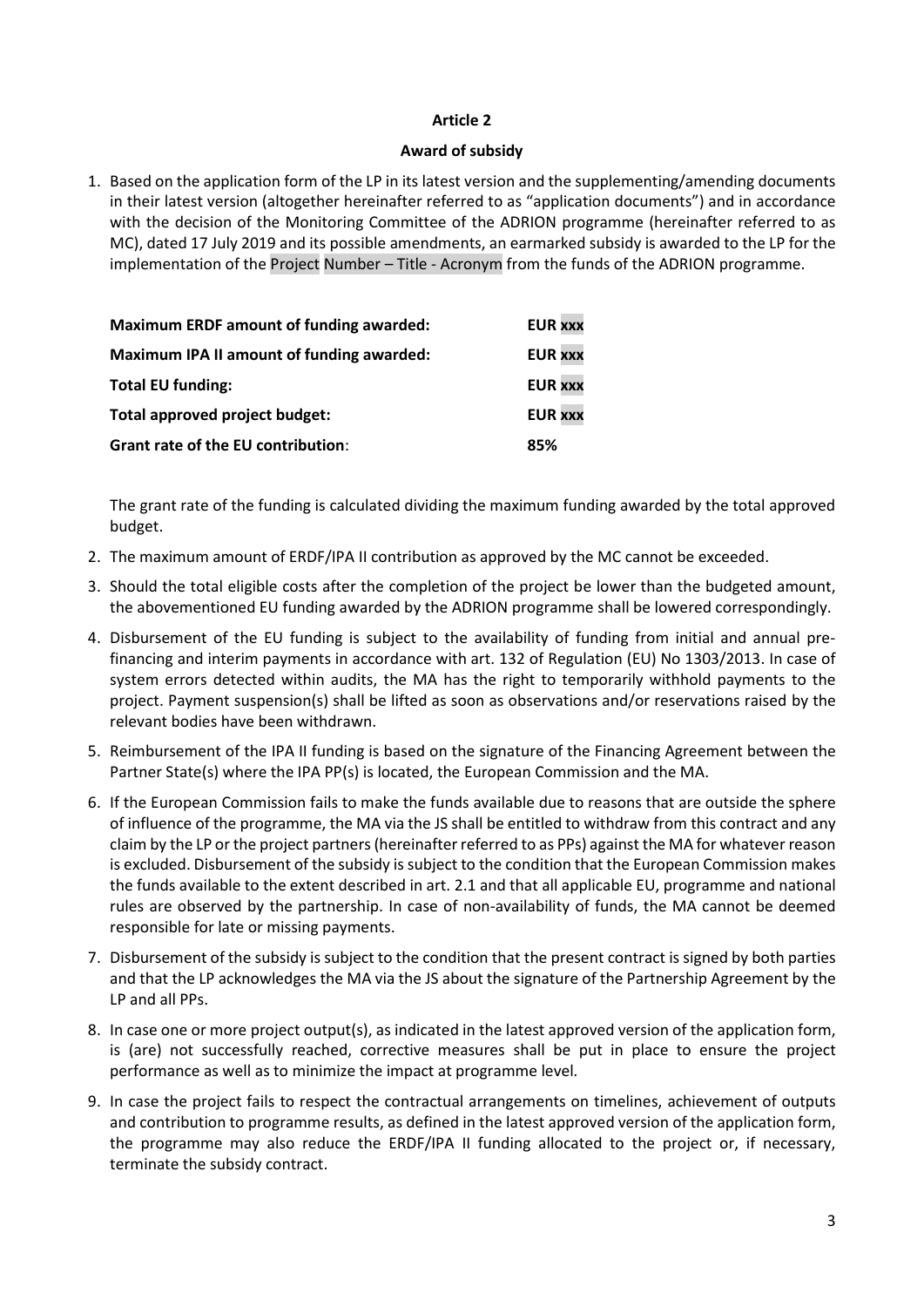## **Duration of the project and of the contract**

- 1. The duration of the project is provided in the latest version of the approved application form.
- 2. All scheduled activities must be finalized within the set end date and in any case not later than 31 December 2022.
- 3. Without prejudice to art. 3.2, administrative obligations related to the project closure as specified in the programme documents shall take place after the scheduled project closure in a time span not longer than three months after the project ending date.
- 4. Without prejudice to the provisions concerning the project implementation and the eligibility of expenditure as well as to the rules governing State Aid, the present contract shall also observe the obligations on the availability of documents defined by art. 140 of the Regulation (EU) No 1303/2013, i.e.: all relevant provisions necessary for the fulfilment of the archiving and audit obligations shall remain in force until the end of a two year period started from 31 December following the submission of the accounts in which the final expenditure of the completed project is included. The MA/JS will inform the LP about the beginning of the mentioned two-year period.

## **Article 4**

## **Object of use and eligibility of expenditure**

- 1. The funds of the ADRION programme are exclusively awarded for the implementation of the project as described in the approved application form.
- 2. As a general rule, project expenditure can be considered eligible and qualified for a subsidy if it has been incurred within the start and end date reported in the approved application form and in it listed.
- 3. The following exception apply:
	- a. costs related to preparation costs;
	- b. costs related to the fulfilment of project administrative obligations as in §3.3.
- 4. Rules on eligibility of costs are provided in the programme documents in accordance with art. 26 of Regulation (EU) No 1299/2013.

### **Article 5**

### **Reporting, request for payments and paying out of the subsidy**

- 1. The LP may request for payments of the ERDF and IPA II funding on behalf of the PPs by providing proof of progress of the project towards the achievement of the outputs and contribution to programme results as reported in the approved application form. The progress in the project implementation shall be in compliance with the principle of sound financial management (principles of economy, efficiency and effectiveness).
- 2. As a general rule, each progress report shall cover the expenditure incurred in the reference eligible project period and paid until the end date of the given reporting period and the costs calculated as flat rate related to the given reporting period respectively. The request for payments shall be submitted periodically (progress reports) to the MA via the Joint Secretariat (hereinafter referred to as JS) in accordance with the guidance provided in the Implementation Manual and timeline in § 5.6.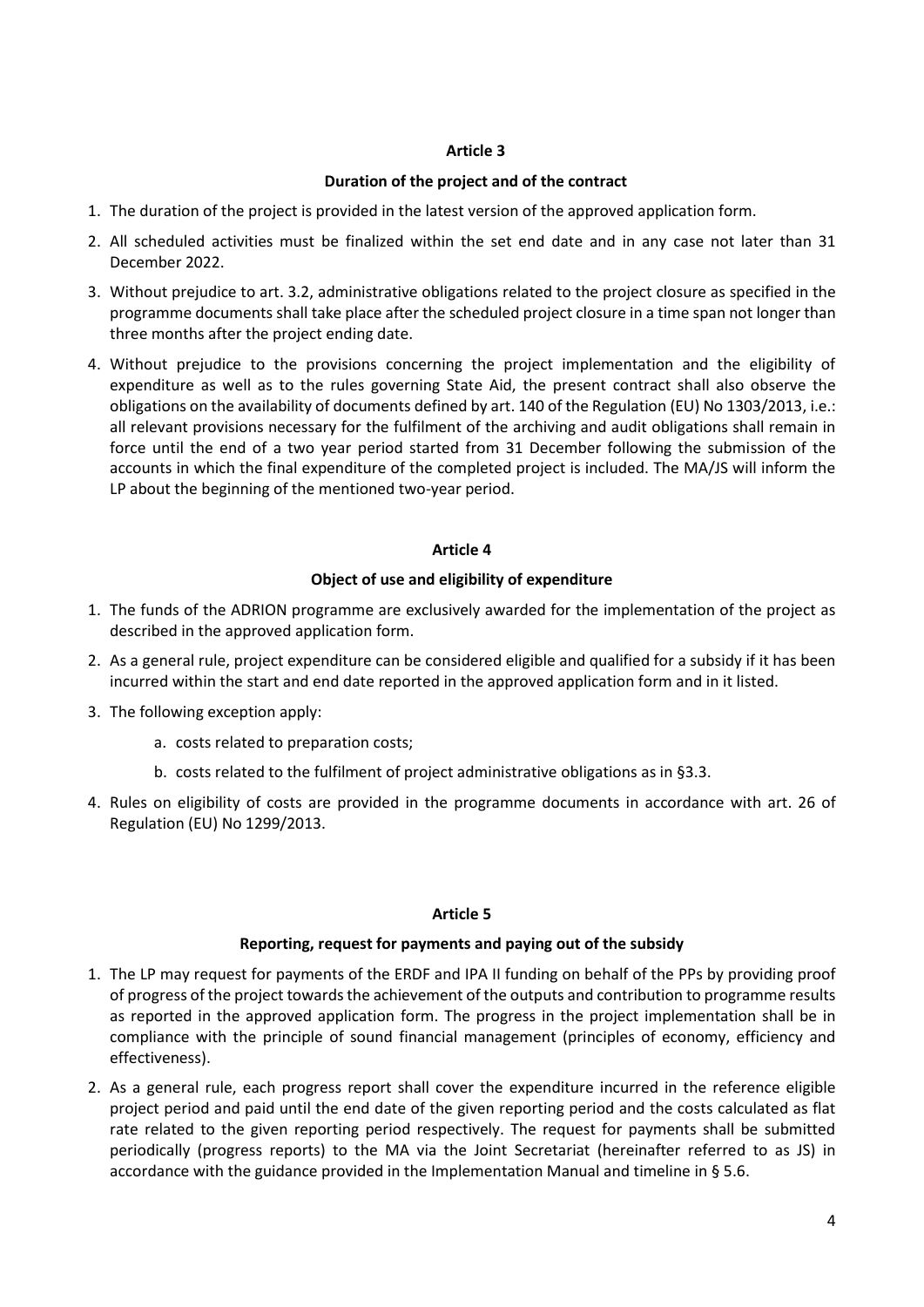- 3. The final report shall be sent to the MA via JS at the latest three months after the project end date as mentioned in § 3.3 of this contract.
- 4. Each report shall consist of an activity and financial report. It must be drafted in English and submitted via the electronic monitoring system of the programme (hereinafter referred to as eMS).
- 5. Disbursement by MA can be claimed on condition that provisions for requests for payment are respected, regularity of activities related to the declared expenditure can be sufficiently demonstrated, costs are verified in accordance with § 6 and supported by the necessary documentation, deadlines reported in § 5.6 are met and that the European Commission has paid the corresponding amounts.
- 6. Progress reports must be submitted to the MA via the JS within three months from the end date of each reporting period according to the following:

| <b>Period</b>   | <b>Reporting Period</b><br>(from dd/mm/yyyy -<br>to dd/mm/yyyy) | <b>Deadline</b><br>for<br>submission<br><b>of</b><br>the<br>Progress Report<br>and<br><b>Application</b><br>for<br>reimbursement<br>(dd/mm/yyyy) | <b>Spending forecast</b><br>(values as per eMS)<br><b>EUR</b> |
|-----------------|-----------------------------------------------------------------|--------------------------------------------------------------------------------------------------------------------------------------------------|---------------------------------------------------------------|
| Period 0        |                                                                 |                                                                                                                                                  | <b>ERDF PPs xxx</b>                                           |
|                 |                                                                 |                                                                                                                                                  | <b>IPA II PPS XXX</b>                                         |
| Period 1        |                                                                 |                                                                                                                                                  | <b>ERDF PPS XXX</b>                                           |
|                 |                                                                 |                                                                                                                                                  | <b>IPA II PPs xxx</b>                                         |
| Period 2        |                                                                 |                                                                                                                                                  | <b>ERDF PPS XXX</b>                                           |
|                 |                                                                 |                                                                                                                                                  | <b>IPA II PPs XXX</b>                                         |
| Period 3        |                                                                 |                                                                                                                                                  | <b>ERDF PPS XXX</b>                                           |
|                 |                                                                 |                                                                                                                                                  | <b>IPA II PPS XXX</b>                                         |
| Period 4        |                                                                 |                                                                                                                                                  | <b>ERDF PPS XXX</b>                                           |
|                 |                                                                 |                                                                                                                                                  | <b>IPA II PPS XXX</b>                                         |
| <b>Period 5</b> |                                                                 |                                                                                                                                                  | <b>ERDF PPs XXX</b>                                           |
|                 |                                                                 |                                                                                                                                                  | <b>IPA II PPS XXX</b>                                         |
|                 | Total EU contribution to project budget (ERDF+IPA II)           |                                                                                                                                                  | <b>XXX</b>                                                    |

- 7. The MA reserves the right to set additional compulsory reporting deadlines for the submission of the progress reports, in order to avoid decommitment of ERDF and/or IPA II contribution at programme level. The additional deadlines shall be communicated in advance to the LP by the MA via the JS.
- 8. The LP shall respect the reporting deadlines set in § 5.6. In case of any delays, the MA via the JS shall be notified in advance and in written form on the reasons of the delay in accordance with the procedure set forth in the Implementation Manual. The MA via the JS reserves the right not to accept – in full or in part – the documentation certifying the incurred expenditure as in § 6 if, following own checks and/or controls or audits performed by other authorities, activities and costs in it described reveal being incorrect or not compliant with the legal framework of the present contract. In this case the MA shall either reduce the claimed amount, or demand repayment of funds unduly paid or reduce the next payment claim to the LP, if possible. The MA, also within its function of Certifying Authority, is entitled to withhold ERDF and/or IPA II payment to the affected beneficiary (LP or PP) until all unclear issues related to the implementation, management and reporting have been clarified.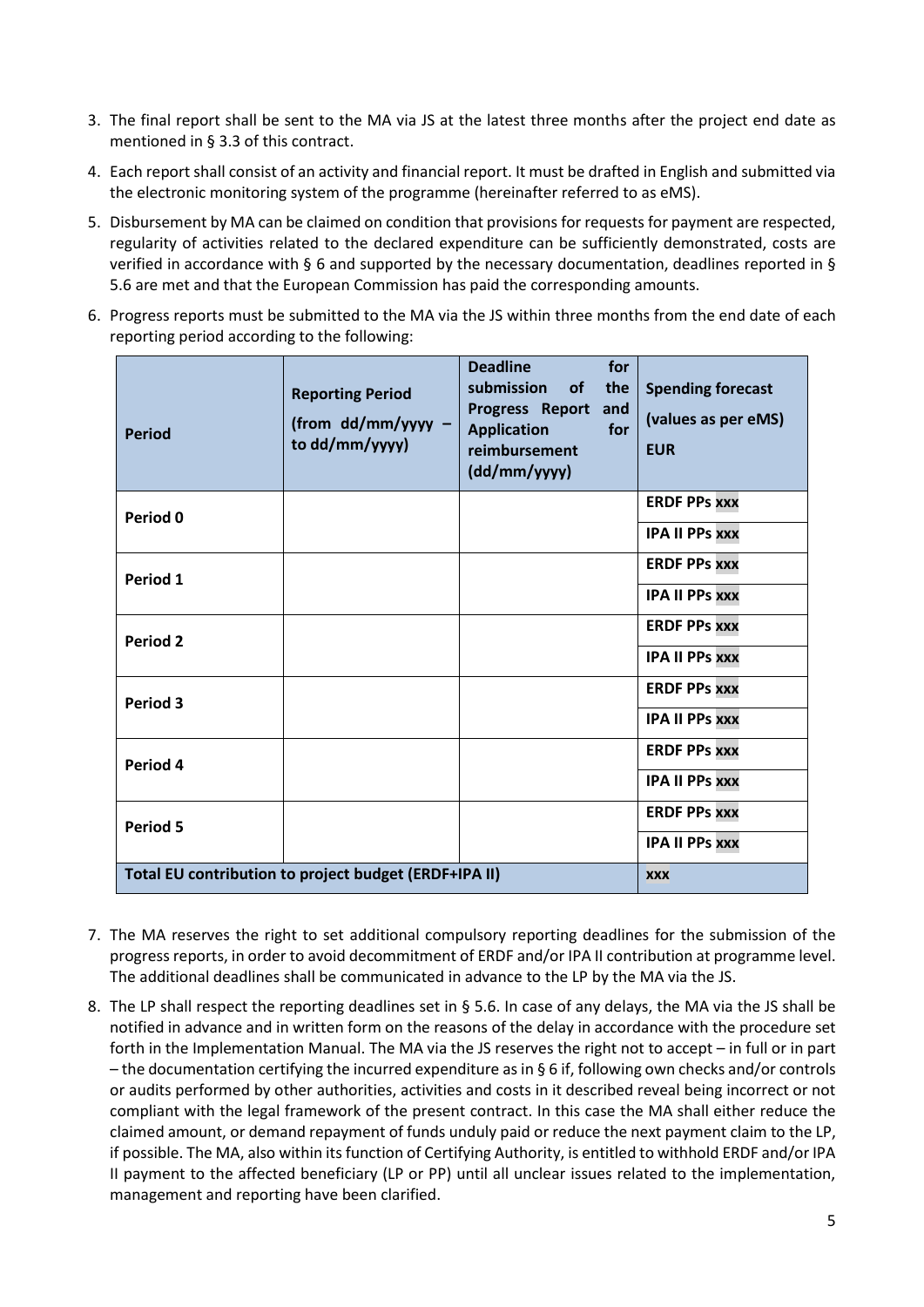- 9. Subject to the availability of funding, the MA shall ensure that the LP receives the total amount of the requested eligible funds in full and not later than 90 days from the date of submission of the payment claim by the beneficiary; no amount shall be deducted or withheld and no specific charge or other charges with equivalent effect shall be levied that would reduce amounts due to beneficiaries.
- 10.The aforementioned 90 days shall be respected on condition that the payment request is not interrupted in either of the following duly justified cases:
	- a. the amount of the payment claim is not due or the appropriate supporting documents, including the documents necessary for management verifications, have not been provided;
	- b. an investigation has been initiated in relation to a possible irregularity affecting the expenditure concerned.

The beneficiary concerned shall be informed in writing of the interruption and the reasons for it.

- 11.The MA via the JS may request clarifications to the LP any time; the LP shall provide the requested information and/or the requested document within the set deadline. The LP shall ensure the provision of information and/or documents if requested by other programme authorities, courts of auditors or other control institutions acting within their respective sphere of responsibility.
- 12.The payment shall not be higher than the amount indicated in the request for payment by the LP. The payments shall be disbursed in Euro (EUR); any exchange rate risk shall be borne by the LP. The funds shall be transferred to the bank account(s) indicated by the LP; whenever possible, they should be of specific project use.
- 13.By paying out the subsidy according to this contract the MA fulfils its obligations resulting from the present contract.
- 14.The LP, in accordance with art. 13.3 of Regulation (EU) No 1299/2013 shall ensure that the PPs receive the total amount of their respective share of ERDF/IPA II funding as quickly as possible and in full. No amount shall be deducted or withheld and no specific charge or other charge with equivalent effect shall be levied by the LP that would reduce the amount due to the PPs.
- 15.Payments not requested in time and in full or not compliant with the payment schedule reported in § 5.6 or lack of compliance with the goals indicated in the approved application form may make the funds lost.
- 16.Rules on reporting including the documents to be submitted with the progress report are provided in the Implementation Manual.

### **Article 6**

### **Validation of expenditure**

- 1. Each progress report and the final report submitted by the LP to the MA via the JS must be accompanied by certificates confirming the eligibility of expenditure, both at LP and PP level. Certificates attesting the validation of expenditure are issued by the national controllers as referred to in art. 23.4 of Regulation (EU) No 1299/2013 according to the system set up by each programme Partner State and in compliance with the legal framework in § 1.
- 2. In case the LP or PP is located in a Partner State where national control system is decentralized, the MA reserves the right, after the agreement with the national responsible institution, to require that the controller directly selected by the LP or PP is replaced if considerations – unknown when the contract was signed with controller – cast doubts on the controller's independence or professional standards.
- 3. Information on the controllers, including coordination updates, must be notified by the LP on behalf of the project PPs to the MA via the JS in accordance with the rules of the Implementation Manual.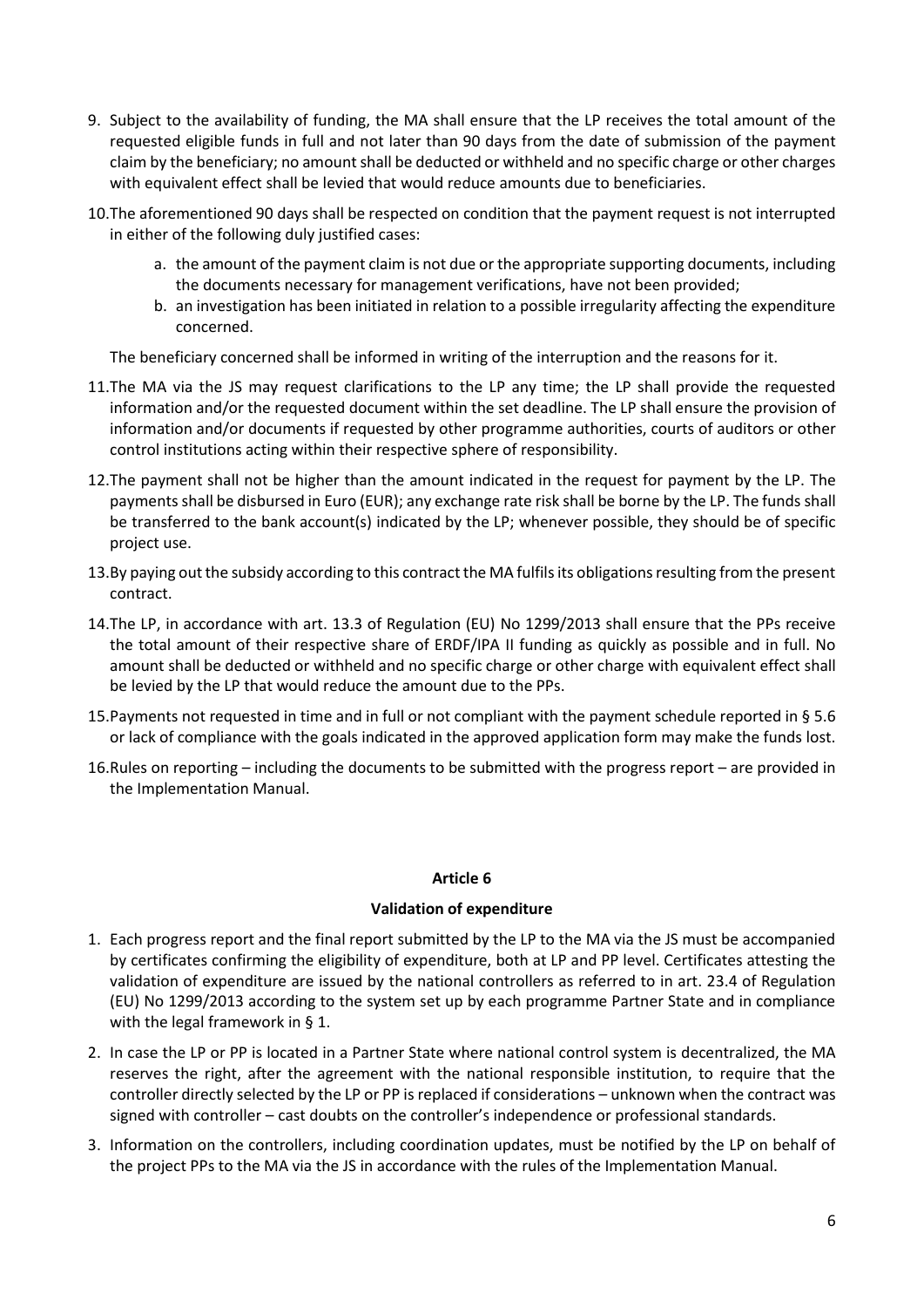- 4. According to art. 13.2 lett. d) of Regulation (EU) No 1299/2013 the LP shall ensure that expenditure presented by other PPs has been verified by the appointed controller and that corresponds to the agreed activities reported in the approved application form.
- 5. All expenditure shall be reported in EUR. Expenditure incurred by LP and PPs in a currency other than the EUR shall be automatically converted into EUR by eMS by using the monthly accounting exchange rate of the European Commission in the month during which expenditure is submitted for validation to the national controller.
- 6. The exchange rate risk is borne by the concerned LP/PP.

### **Project and finance management**

With reference to the project and finance management of the project, the LP shall:

- a) be the only direct contact between the project partnership and the programme management bodies (MA/JS, Audit Authority), coordinate the start, the implementation – including reporting according to the deadlines and requesting project modifications – and the closure of the project according to the approved application form;
- b) install a separate accounting system or an adequate accounting code set in place for the project and shall ensure that eligible costs and received ERDF/IPA II funding can be clearly tracked and identified;
- c) immediately inform the MA via the JS in written form if the project budget has to be revised, if the PPs, the project objectives, the activity plan, on which this contract is based, need to be changed;
- d) be responsible that the project respects its time schedule including the financial performance in relation to the project implementation, as well as the achievement of outputs and contribution to programme results;
- e) immediately inform the MA via the JS in case force majeure impedes the implementation or requires a revision of the project or the change of the conditions according to which this contract has been laid down (e.g.: loss of a partner, use of additional public funds for the same activities, etc.);
- f) ensure the sound financial management of the project according to the Programme rules and in line with the EU Regulations and national laws including arrangements for recovering amount unduly paid;
- g) ensure that all project and PPs data are available and regularly updated on the programme eMS in accordance with the instructions provided in the Implementation Manual;
- h) ensure that a copy of produced deliverables when possible or descriptive materials (e.g.: photos) is submitted to the MA via the JS together with the progress report; ensure also that a copy of the produced deliverable/material is stored at its or PPs' premises for audit and control purposes;
- i) ask the JS for guidance when necessary and participate to the events (e.g.: seminars, workshops) organized by the programme;
- j) invite the MA via the JS to participate in project Steering Committee meetings as an observer and send the related minutes to the MA via the JS;
- k) provide the MA/JS with regular, relevant and update information with regard to the project activities to feed the web site of the ADRION programme;
- l) agree, on behalf of all PPs, that all PPs names and addresses, the project purposes and the amount of the subsidy are used by the programme bodies in the framework of information and communication measures concerning the programme as well as reporting to the European Commission;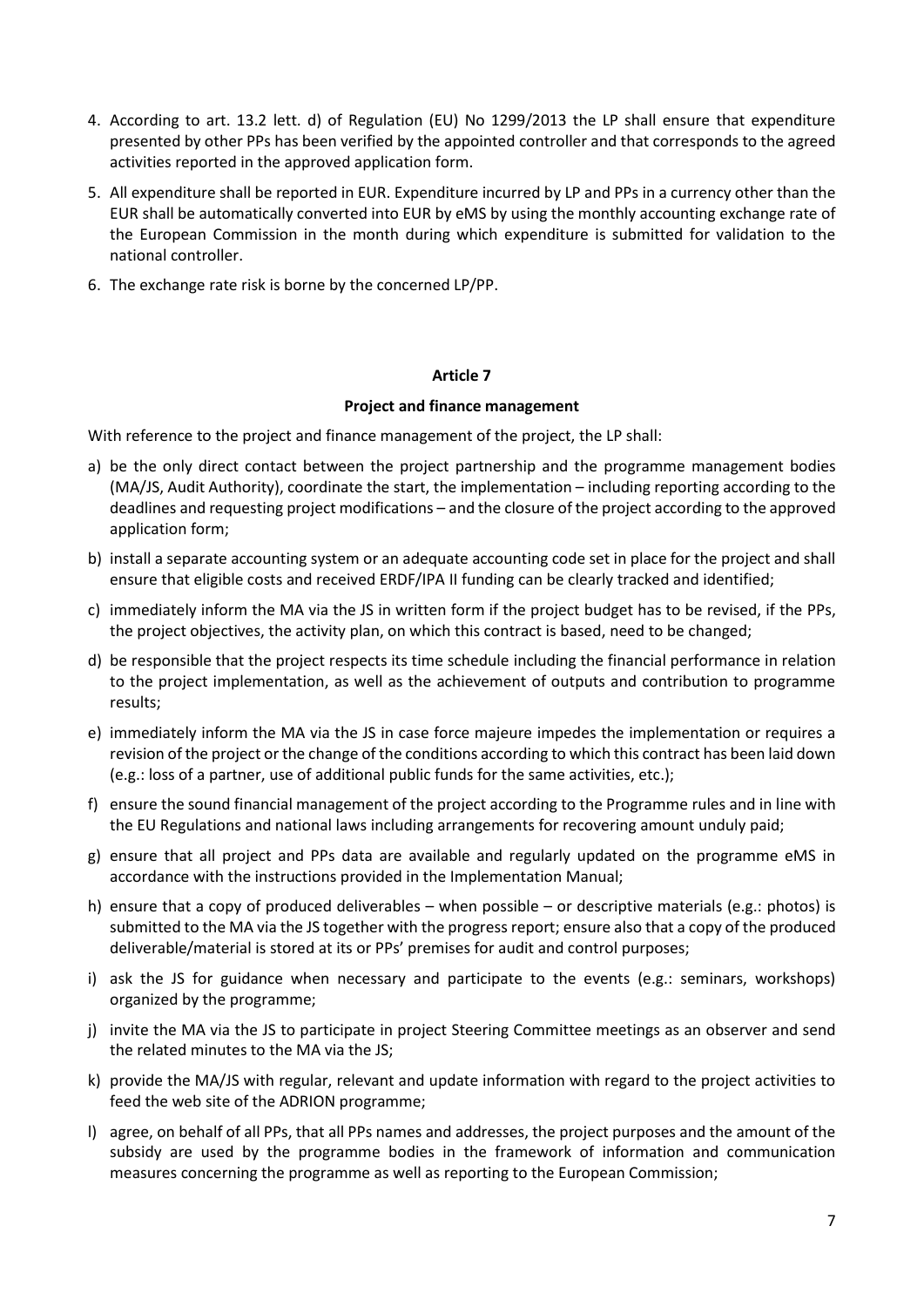- m) provide the requested information and data on behalf of all PPs to experts or bodies appointed by the programme authorities for evaluation or research activities;
- n) ensure that, in case part of the funded activities are granted under the *de minimis* regime, all the necessary requirements shall be respected during project implementation by the affected PPs. The LP shall be obliged to contractually forward this clause in its entity to the PPs:

(Specific contractual conditions on State aid elaborated for the project following project assessment and affected PPs).

#### **Article 8**

#### **Publicity, communication and branding**

- 1. In accordance with Annex XII of Regulation (EU) No 1303/2013 the LP shall take all the necessary measures to ensure that any notice or publication made by the project, including presentations at events, highlight the ADRION programme support. Project communication and branding activities shall follow the guidelines provided by ADRION programme. The LP shall ensure that all PPs comply with these requirements and provide them with all the relevant programme documentation.
- 2. The LP shall be responsible for any notice, publication and marketing product developed by the partnership or third parties. The LP shall be liable in case a third party claims compensation for damages (e.g. because of an infringement of intellectual property rights). The LP shall indemnify the MA in case the MA suffers any damage because of the content of the publicity and information material.
- 3. Any notice or publication relating to the project made in any form and by any means, including Internet, must state that it only reflects the author´s view and that the programme authorities are not liable for any use that may be made of the information contained therein.
- 4. The MA/JS as well as the national authorities of the ADRION Partner States– including the National Contact Points – shall be authorised to publish, in accordance with all relevant national rules on protecting of the publication of personal data, in any kind of form or by any kind of professional environment, including Internet, the following information:
	- a. the name of the project;
	- b. the name of the LP and its PPs;
	- c. the contact data of the project representatives;
	- d. the amount granted, specifying the EU funding (ERDF/IPA II) and the total budget of the project;
	- e. the objectives of the project;
	- f. the geographical location of the project implementation;
	- g. summary of project activities, including abstracts from progress reports/final report; project outputs, contribution to programme results, evaluations;
	- h. project start and end dates.
- 5. Any communication campaign, media appearance or other publicity of the project shall be timely communicated to the MA via the JS for dissemination purposes or showcases.

### **Article 9**

#### **Representation of project partners and third parties**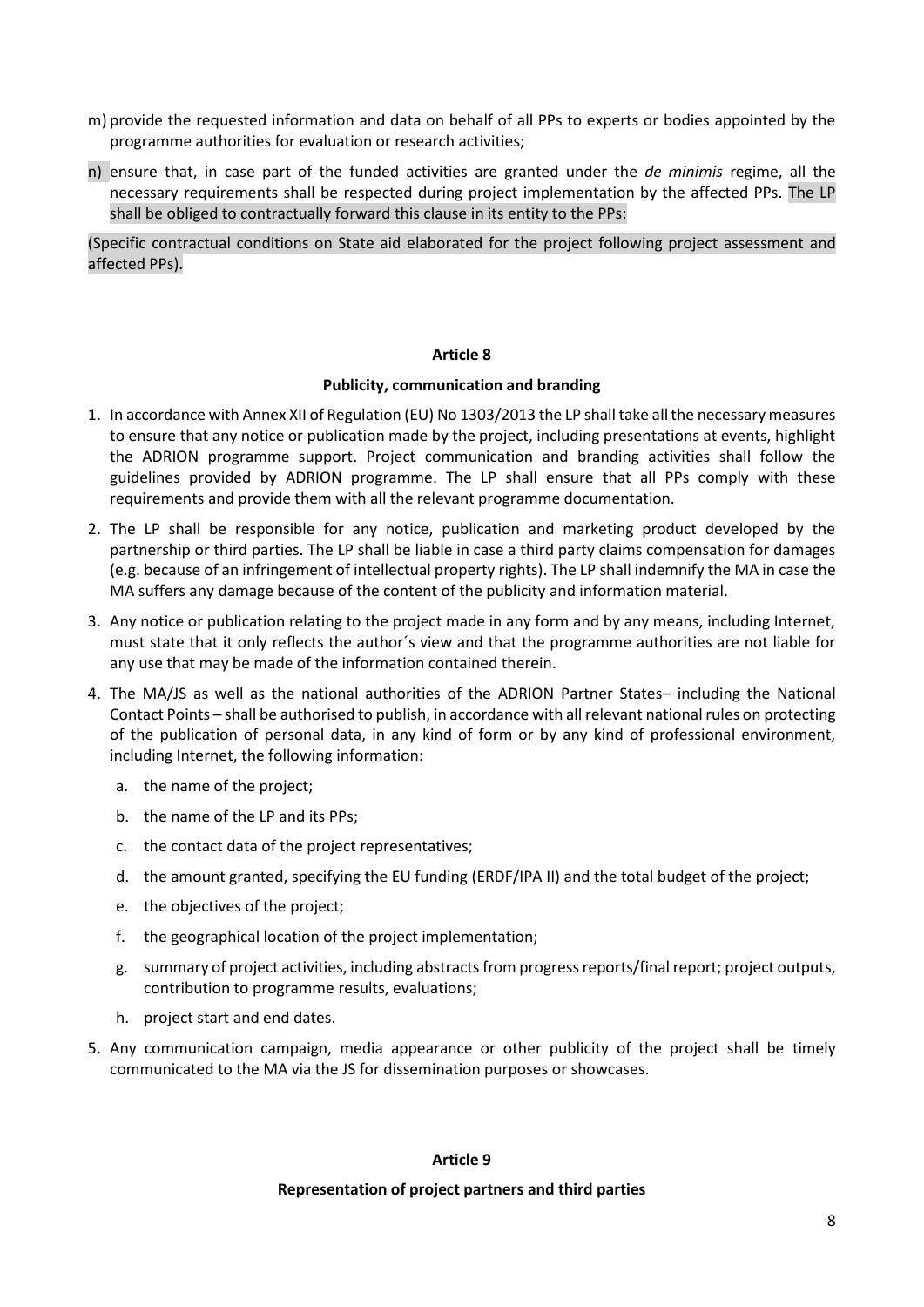- 1. In accordance with art. 13.1 of Regulation (EU) No 1299/2013 the beneficiaries of an operation shall designate one of them as lead beneficiary (LP). The obligations of the LP towards the PPs are listed in a Partnership Agreement in accordance with art. 13.2 of the aforementioned Regulation.
- 2. The MA shall provide a template of the Partnership Agreement whose minimum content, in accordance with the present contract, must compulsorily be hold. Tasks allocation among PPs, mutual responsibilities and obligations shall be further specified in the Partnership Agreement according to the specificities of the project, in particular with regard to the event of irregularities or incorrectness of declared expenditure.
- 3. The Partnership Agreement shall be signed by all PPs within two months after the signature and entering into force of the present contract. The MA reserves the right to check whether the Partnership Agreement has been signed by the LP and all PPs and if it is compliant with the minimum requirements reported above.
- 4. The LP shall bear the overall responsibility towards the programme authorities for the correct and sound implementation of the project. The LP shall be held liable if obligations as laid out in the present contract or in applicable European Union's and/or national laws are not fulfilled by the PPs (e.g.: obtainment of building permissions, licences, environmental impact assessment statements necessary for the implementation of the planned activities, etc.).
- 5. The LP shall also be liable towards the MA in relation to the PPs obligations and for any infringements by PPs of obligations under this contract in the same way as for its own conduct.
- 6. In case of MA requests for repayment of programme funds in accordance with the rules of the present contract, the LP is liable towards the MA for the total undue amount. The LP is entitled to ask repayment from its PPs in accordance with art. 27.2 of Regulation (EU) No 1299/2013.
- 7. The MA cannot under any circumstance or for whatsoever reason be held liable for damage or injury sustained by the staff or property of the LP or one of its PPs while the project is being carried out. The MA shall therefore not accept any claim for compensation or increases in payment in connection with such damage or injury.
- 8. The LP shall assume the sole liability towards third parties, including liability for damage or injury of any kind sustained by them while the project is being carried out. The LP shall discharge the MA of all liabilities associated with any claim or action brought as a result of an infringement of rules or regulations by the LP or one of the PPs, or as a result of violation of a third party's rights.

# **Amendments of the Subsidy Contract and other project changes**

- 1. The LP may require a revision of the approved application form if the project experiences changes in:
	- a. The partner(s) replacement;
	- b. The activities, including deliverables, on conditions that they do not alter the overall project goals and objectives;
	- c. The work plan;
	- d. The budget (reallocation between project partners and/or budget lines and/or work packages, as long as the maximum amount of funding awarded per EU funding sources is not exceeded and provisions related to State Aid discipline are respected);
	- e. Extension of the project duration.
- 2. Modifications cannot refer to: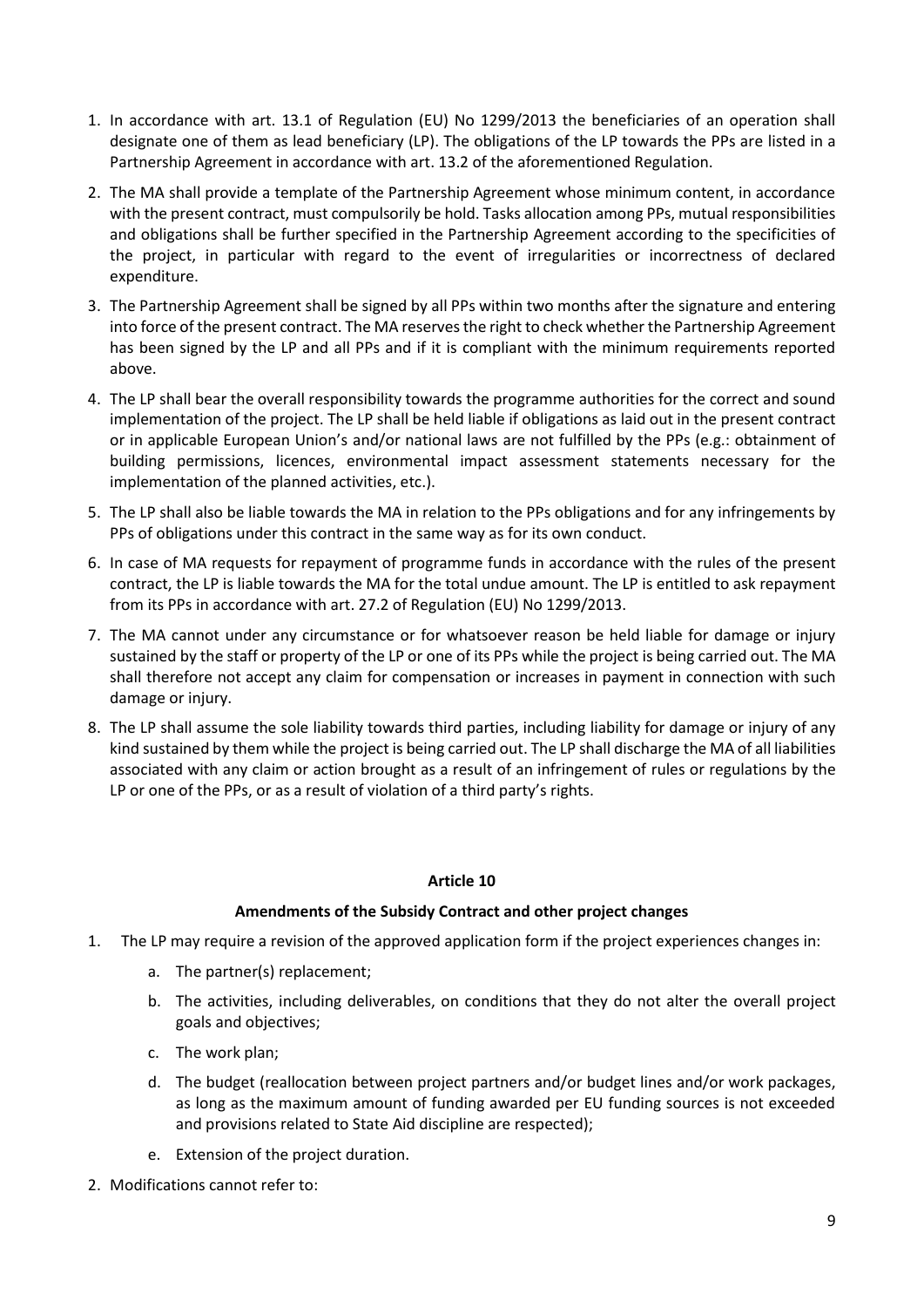- a. Spending forecast unless linked to significant changes in the project work plan as described in the Implementation Manual;
- b. Contribution to the programme result(s);
- c. Orientation towards equality between men and women and non-discrimination;
- d. Positive or neutral orientation towards environment.

Any request for modification must be notified and/or requested to the MA via the JS according to the guidance provided in the Implementation Manual. Amendments of the approved application form may be approved by the MA or by the MC, based on the procedure set in the Implementation Manual. In case of changes in the partnership the approval shall be valid retroactively starting from the date when the written request was submitted to the MA via the JS.

Requests for changes can be submitted up to three months before the project ending date.

## **Article 11**

## **Assignment and legal succession**

- 1. The MA is entitled at any time to assign its rights under this contract. In case of assignment, the MA shall inform the LP without delay.
- 2. The LP shall not, in principle, assign its duties and rights under this contract. In exceptional cases and wellfounded circumstances, the assignment is possible prior written approval of the MC.
- 3. In case of legal succession, the LP is obliged to transfer all duties under this contract to the legal successor. The LP shall notify the MA via the JS about any change beforehand. The legal successor takes all responsibilities of the activities fulfilled by the legal predecessor and be financially responsible for any amount unduly paid to the legal predecessor.

### **Article 12**

### **Financial controls and audits**

- 1. The European Commission, the European Court of Auditors (ECA), the European Anti-fraud office (OLAF), the auditing bodies responsible at Partner State level, the programme bodies – MA, Audit Authority, Group of Auditors representatives and JS - are entitled to audit the proper use of EU funds by the LP and PPs or to arrange that such audits are performed by authorized persons. The LP and the PPs shall be notified in due time about any audit to be carried out on their expenditure.
- 2. The LP shall produce all documents required for the audit and undertake all necessary actions to provide necessary information, and give access to its premises and documentation. In this respect, it shall ensure the respect of guidance provided in the Implementation Manual and that the audits are carried out smoothly.
- 3. The LP, also on behalf of the affected PP(s) shall inform the JS about the carried out audits.
- 4. If, as a result of the controls and audits, any expenditure results being non eligible, the procedure described in § 13 shall apply. The LP shall ensure the fulfilment of the necessary actions also in relation to the PPs.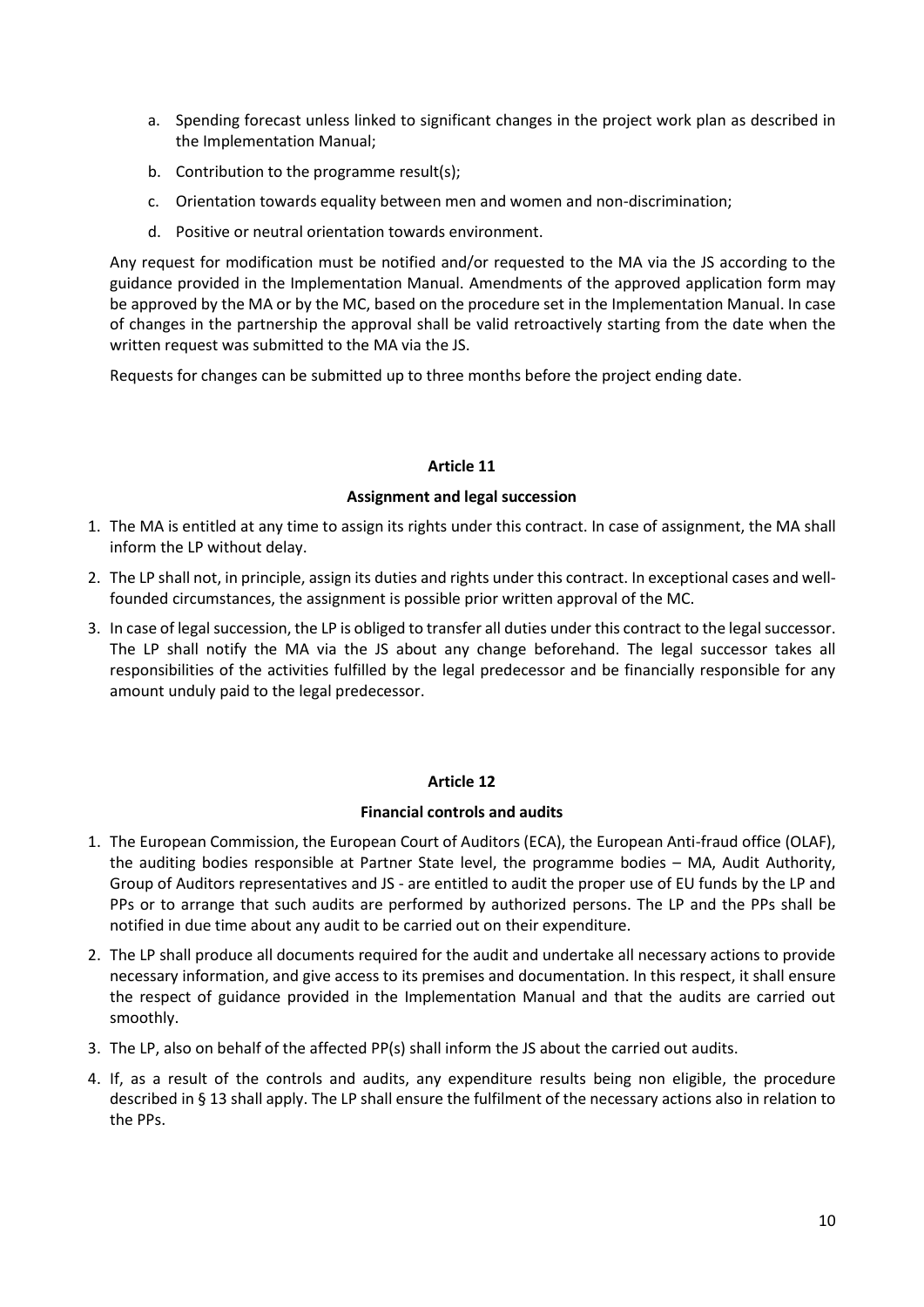#### **Withdrawal or recovery of unduly paid-out funds**

- 1. In case the MA, also within its function of CA, discovers (e.g. during the day-to-day management or during on-site checks) any unduly paid out funds, e.g. due to administrative errors or irregularities, a breach of contract or infringement of the legal provisions as laid out in § 1 of this contract, or in case the MA is notified of such cases, the MA shall, if necessary in consultation with the respective Partner State concerned and by informing the MC, demand from the LP repayment of the subsidy in whole or in part.
- 2. The LP shall ensure that, if applicable, the concerned PP repays the LP any amounts unduly paid in accordance with the Partnership Agreement and the Implementation Manual. The amount to be repaid can be withdrawn from the next payment to the LP or, where applicable, remaining payments can be suspended. In case of closed projects, the LP is obliged to transfer the unduly paid out funds to the MA. The repayment amount is due within one month following the date of receiving the letter by which the MA asserts the repayment claim; the due date shall be stated explicitly in the order for recovery.
- 3. Any delay in effecting repayment shall give rise to interest on account of late payment, starting on the due date and ending on the date of actual payment. The rate of the late interest applied to the amount to be recovered shall be calculated in accordance with art. 147 of Regulation (EU) No 1303/2013.
- 4. If the LP cannot recover the EU funds unduly paid to a PP on the basis of the Partnership Agreement existing between them, the LP shall inform the MA via the JS in written form within the deadline for repayment.
- 5. In case factors behind the recovery procedure show violation of the Subsidy Contract (see § 16 of this contract) the MA shall consider the termination of the contract as last resort. In any case the partnership shall be heard before taking a final decision on the termination of the contract.
- 6. The LP is entitled to exercise the right of withdrawal if implementation of the project becomes impossible caused by circumstances independent from the LP. In case of withdrawal by the LP, the LP shall repay the whole amount of EU funds at the same time when the notification of withdrawal has been sent to the MA via the JS.

### **Article 14**

### **Decommittment of project budget**

The MA is entitled to reduce the project budget and the corresponding contribution from the EU funds in case decommitment at programme level applies. Procedures provided in the Implementation Manual shall be followed.

# **Article 15**

# **Durability of operation, ownership, use of outputs and contribution to programme results**

- 1. Ownership, title, industrial and intellectual property rights in the use of project outputs, reports and other documents relating to them shall, depending on the applicable national law and/or the Partnership Agreement, vest in the LP and/or its PPs. The partnership is entitled to establish the property rights of the products deriving from the project.
- 2. The ownership of outputs having the character of investments in infrastructure or productive investments realized within the project must remain with the concerned LP and/or PPs according to the timeframe as well as under the conditions set in art. 71 of Regulation (EU) No 1303/2013. Should any of the conditions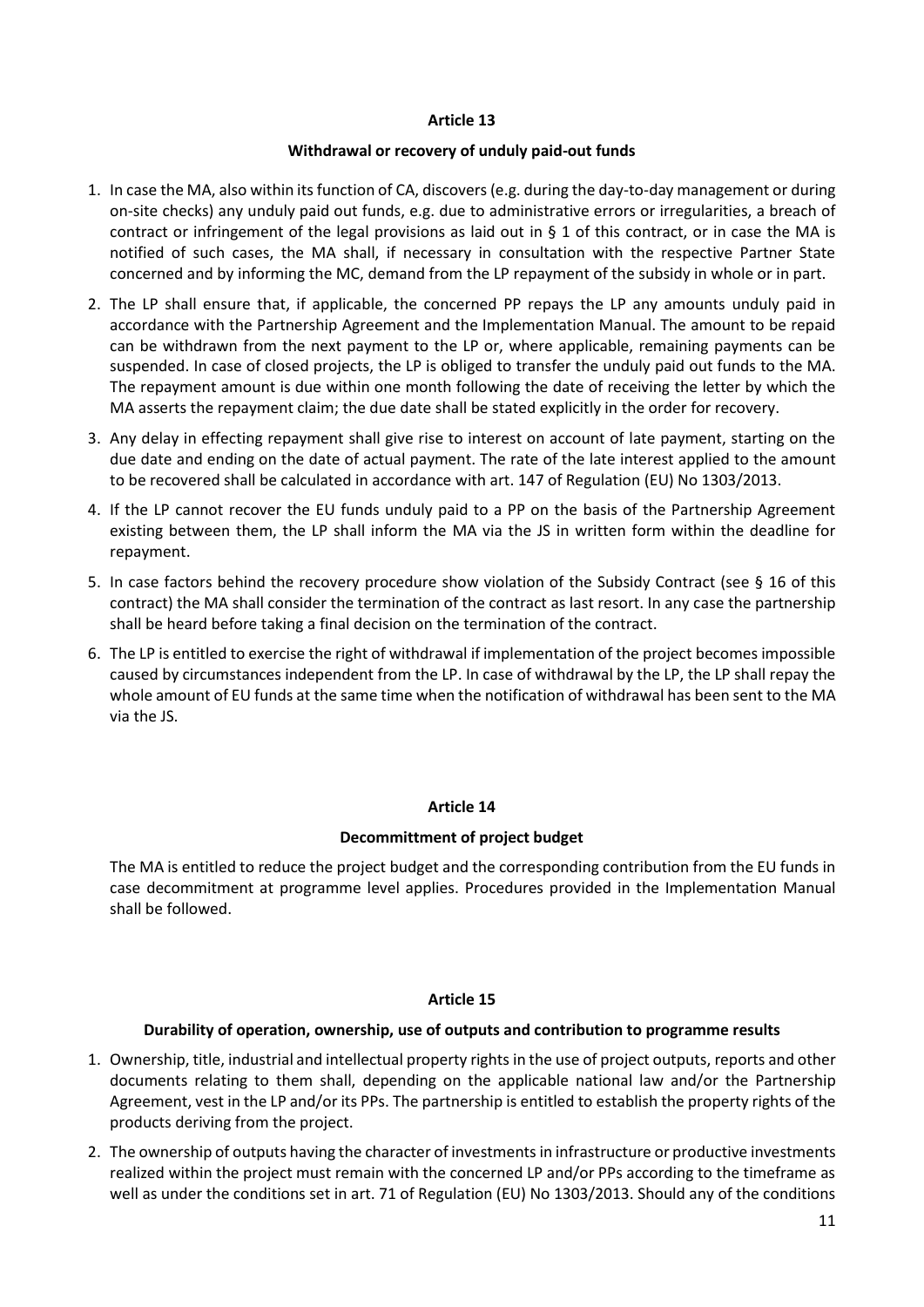set by the mentioned Regulation not be met at a certain point of time, the MA via the JS must be immediately informed by the concerned LP or PP. The MA shall recover the unduly paid EU contribution in proportion to the period for which the requirements have not been fulfilled.

- 3. The LP shall respect all applicable rules and the basic principles related to competition law as well as the principles of equal treatment and transparency within the meaning of the funding regulations and it shall ensure that no undue advantage, i.e. the granting of any advantage that would undermine the basic principles and political objectives of the funding regime, is given to anybody. Outputs and contribution to programme results, especially studies and analyses, produced during project implementation shall be made available to the general public free of charge and can be used by all interested persons and organizations in the same way and under the same conditions as by the LP or its PPs.
- 4. The MA reserves the right to use the outputs and results for information and communication actions in respect of the programme. In case there are pre-existing intellectual and industrial property rights, which are made available to the project, these shall be fully respected.
- 5. Any income generated by the intellectual property rights shall be managed in compliance with the applicable EU, national and programme rules on revenues and state aid.

## **Article 16**

### **Termination and repayment**

- 1. The MA is entitled, in whole or in part, to terminate this contract and/or to demand repayment of subsidy in any of the following circumstances:
	- a. The LP has obtained the subsidy through false or incomplete statements or through forged documents;
	- b. The LP and its PPs receive additional funding from the European Commission or other public authority for all or part of the same project expenditure reported during the period of the implementation of the project;
	- c. The project has not been or cannot be implemented, or it has not been or cannot be implemented in due time;
	- d. The project has not started in due time and even a written reminder by the MA via the JS remains unsuccessful;
	- e. A change has occurred, e.g. with regard to nature, scale, ownership, cost, timing, partnership or completion of the project, that has put at risk the achievement of the goals and objectives planned and stated in the latest version of the approved application form;
	- f. The project outputs and results are not in line with those described in the approved application;
	- g. The LP has failed to submit the required reports (e.g. the progress reports according to the overview table of reporting targets and deadlines annexed to this contract) or proofs, or to supply necessary information provided that the LP has received a written reminder setting an adequate deadline and explicitly specifying the legal consequences of a failure to comply with requirements and has failed to comply with this deadline;
	- h. The LP has infringed its duty to ask for prior written approval where indicated by this contract or in the programme Implementation Manual or has failed to immediately report events delaying or preventing the implementation of the project funded or any circumstances that mean a change of the disbursement conditions and frameworks as laid down in this contract;
	- i. The LP or its PPs obstructed or prevented the financial control and auditing as indicated in § 12 of this contract;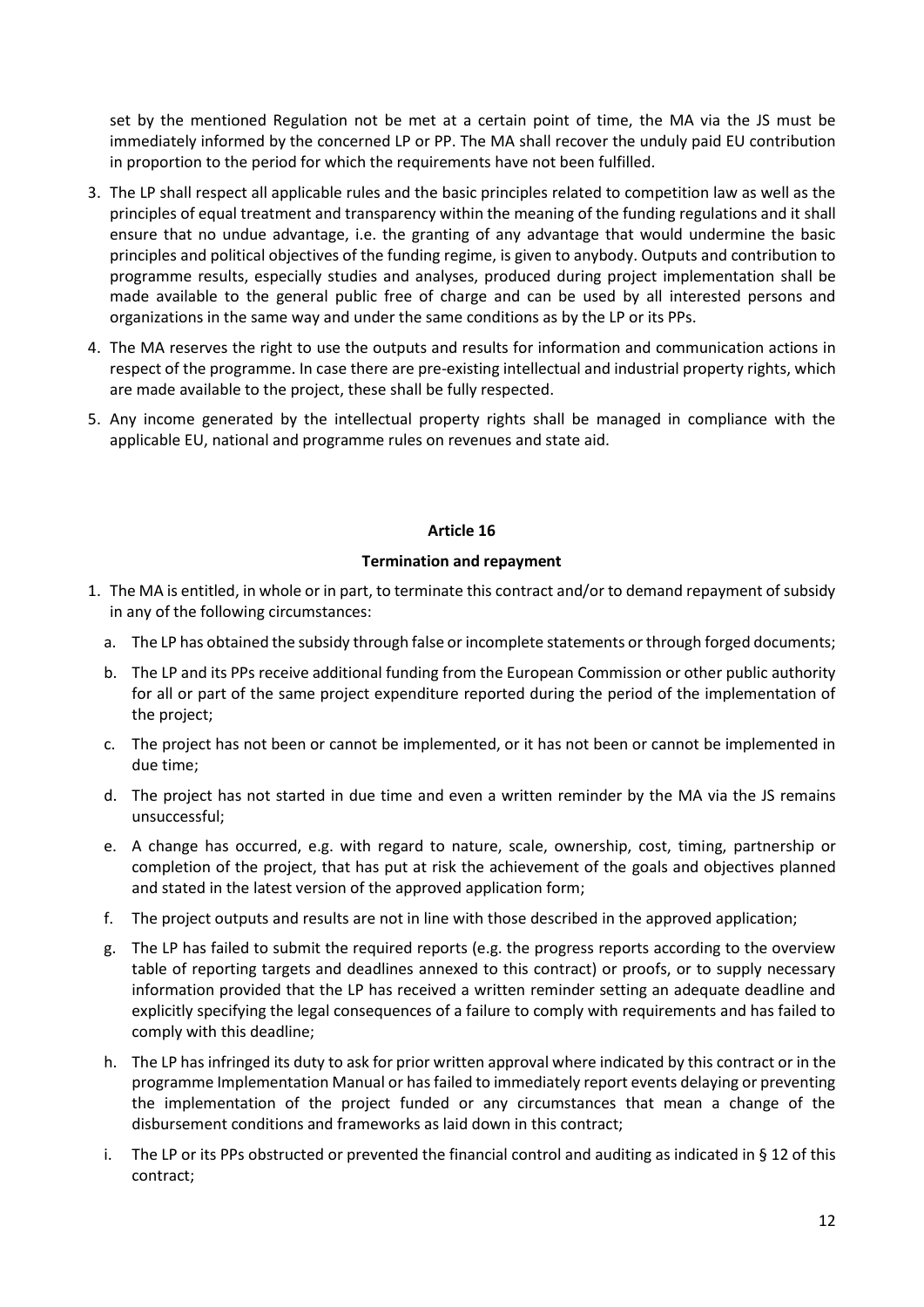- j. The amount of funding awarded has been partially or entirely misapplied for purposes other than those agreed upon;
- k. The provisions related to income and revenues as mentioned in § 15 and 17 of this contract are infringed or the LP does – for any other reasons – not make available the outputs to the MA;
- l. Exceeding the permissible limits of the funding regulations (e.g. art. 61 of Regulation (EU) No 1303/2013) the LP wholly or partly sells, leases or lets the project outputs/results to a third party;
- m. Regulations of EU law including the horizontal policies or national regulations have been violated;
- n. The ownership of project outputs having the character of investments in infrastructure or productive investments did not remain with the concerned LP and/or PPs for the timeframe and under the conditions set in art. 71 of Regulation (EU) No 1303/2013;
- o. It has become impossible to verify that the progress report is correct and thus the eligibility of the project by funding from ADRION Programme;
- p. The LP has failed to fulfil any other conditions or requirements stipulated in this contract and the provisions it is based on, notably if these conditions or requirements are meant to guarantee the successful achievement of the programme objectives;
- q. A PP with a private legal status faces the situation of undertaking in difficulties (ref. to point 24 in conjunction with point 20 of the "Guidelines on State aid for rescuing and restructuring non-financial undertakings in difficulty" - Communication from the Commission No. 2014/C 249/01 of 31.07.2014) in compliance with Article 3(3) d) of Regulation No 1301/2013 shall be taking into account.
- 2. Prior to or instead of terminating the contract as provided for in this article, the MA may suspend payments as a precautionary measure, without prior notice. This measure shall be lifted as soon as the reasons for such measures cease to apply or requested proof can be furnished.
- 3. If the MA exercises its right of termination and the LP is demanded full or partial repayment of amounts already paid, the LP is obliged to transfer the repayment amount to the MA. The repayment amount is due within one month following the date of the letter by which the MA asserts the repayment claim; the due date shall be stated explicitly in the order for recovery. Any delay in effecting repayment shall give rise to interest on account of late payment, starting on the due date and ending on the date of actual payment. The rate of the late interest applied to the amount to be recovered shall be calculated in accordance with art. 147 of Regulation (EC) No. 1303/2013.
- 4. If a LP or PP fails to return unduly paid funds in another project funded by ADRION, the MA has the right to withdraw the corresponding EU funds from any open payment in this project.
- 5. If the MA exercises its right of termination, offsetting by the LP is excluded unless its claim is undisputed or recognised by declaratory judgement.
- 6. Bank charges incurred by the repayment of amounts due to the MA shall be borne entirely by the LP.
- 7. If any of the circumstances indicated in the aforementioned point 1 of this paragraph occurs before the full amount of subsidy has been paid to the LP, payments may be discontinued and there shall be no claims to payment of the remaining amount.
- 8. As laid out in § 2.6, the MA is entitled to terminate this contract if the European Commission fails to make the funds available due to reasons that are outside of the sphere of influence of the programme.
- 9. After termination of this contract, the LP´s obligations and liabilities remain in accordance with art. 71 of Regulation (EU) No 1303/2013.
- 10.Any further legal claims shall remain unaffected by the above provisions.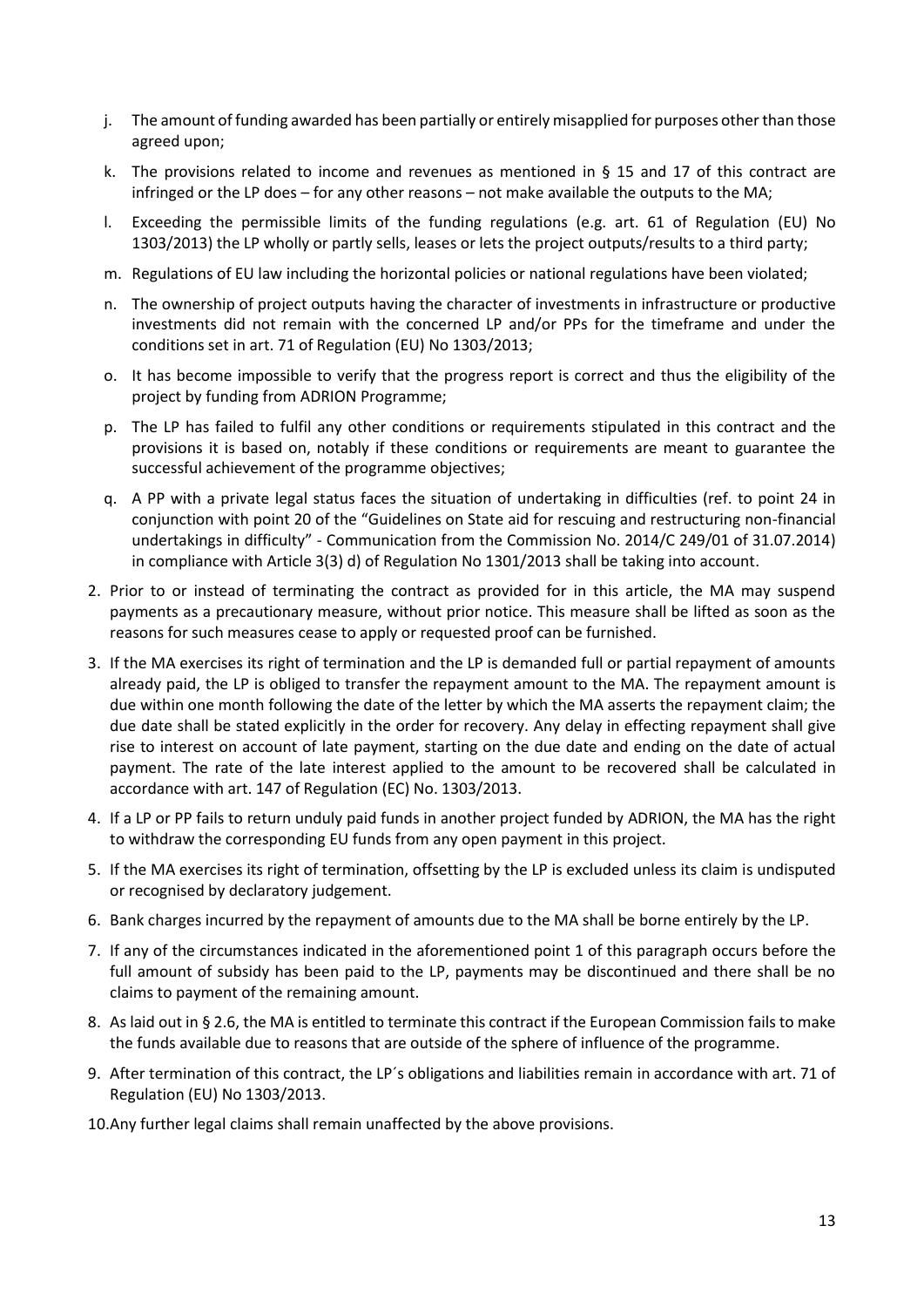## **Revenues**

1. Earnings generated during the project implementation through the sales of products and merchandise, participation fees or any other provisions of services against payment must be deducted from the amount of costs incurred by the project in line with art. 61 of Regulation (EU) No 1303/2013 and stipulations in the programme Implementation Manual. The LP undertakes to contractually forward these stipulations to its project partners.

## **Article 18**

## **Advance payment**

- 1. After having signed the present contract and provided acknowledgement of the signature of the Partnership Agreement to the MA, the MA shall disburse a pre-financing up to 10% of IPA II contribution devoted to the IPA PPs only upon condition that the amount is under its availability.
- 2. The advance payment shall be compensated, in equal shares, with the first two requests for payment submitted by the LP.
- 3. In case the submitted requests for payment do not reach the advanced amount, the MA shall further enquire in order to adopt the necessary steps.
- 4. Disbursement of the advance payment is subject to conditions set forth in §2.

### **Article 19**

### **Working language**

- 1. The programme language is English.
- 2. All the correspondence between the MA/JS and the LP must be in English language.
- 3. All documentation produced thanks to the EU funds must be drafted in English.

### **Article 20**

### **Force majeure**

- 1. Force majeure shall mean any unforeseeable and exceptional event affecting the fulfilment of any obligation under this subsidy contract, which is beyond the control of the LP and PPs and cannot be overcome despite their reasonable endeavours (e.g. substantial changes due to changes in political or financial terms). Any default of a product or service or delays in making them available for the purpose of performing this contract and affecting the project performance, including, for instance, anomalies in the functioning or performance of product or services, labour disputes, or financial difficulties do not constitute force majeure.
- 2. If the LP or PPs are subject to force majeure liable to affect the fulfilment of its/their obligations under this subsidy contract, the LP shall notify the MA via the JS without delay, stating the nature, likely duration and foreseeable effects.
- 3. If the MA is subject to force majeure liable to affect the fulfilment of its obligations within the framework of this subsidy contract, it shall notify it to the LP without delay, stating the nature, likely duration and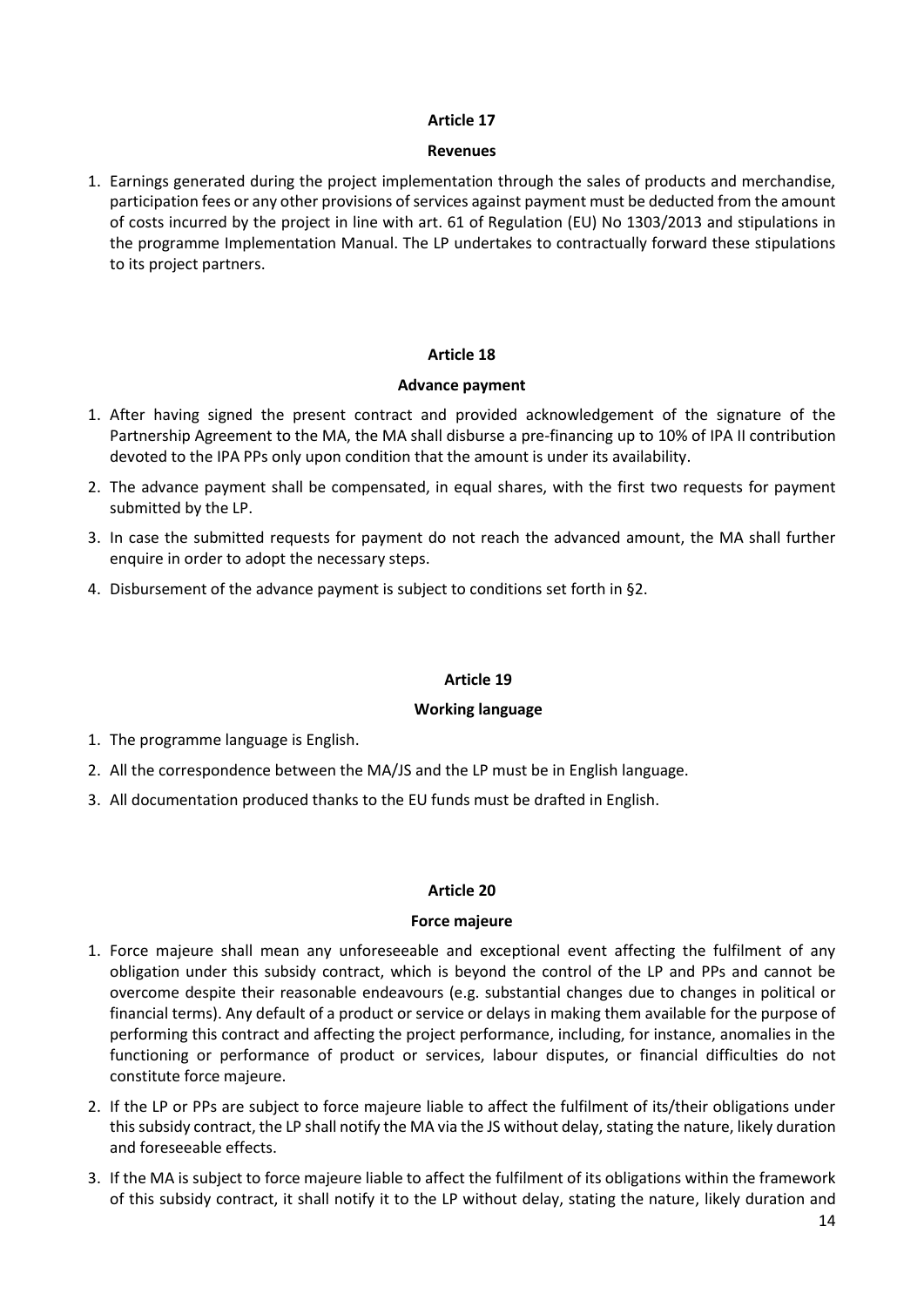foreseeable effects.

4. Neither the MA nor the LP or PPs shall be considered to be in breach of their obligations to execute the project if it has been prevented from complying by force majeure. Where LP or PPs cannot fulfil their obligations to execute the project due to force majeure, grant for accepted eligible expenditure occurred may be made only for those activities which have actually been executed up to the date of the event identified as force majeure. All necessary measures shall be taken to limit damage to the minimum.

### **Article 21**

#### **Litigation**

- 1. This contract is governed by and construed in accordance with the Italian Civil Code. Italian law shall apply to all legal relations arising in connections with this contract.
- 2. In case of disputes between the MA and the LP, presumption of the good faith from the LP shall be privileged and, prior to litigation, mediation procedures shall be set in place.
- 3. In case of litigation the court of competent jurisdiction is the Civil Court of Bologna. Legal proceedings shall be in Italian.

#### **Article 22**

#### **Concluding provisions**

- 1. If any provision in this contract is wholly or partly ineffective, the remaining provisions remain binding for the Parties. In this case the Parties undertake to replace the ineffective provision by an effective one which comes as close as possible to the purpose of the ineffective one.
- 2. All mentioned cited laws, EU regulations, programme documents and national laws, are applicable in their currently valid version. The LP declares to respect the legal framework as mentioned and to contractually forward this obligation to the PPs.
- 3. This contract is concluded in English. In case of translation of this contract into other language, the English version shall prevail.
- 4. In case of situations that are not ruled by this contract, the parties agree to find a conjoint solution.
- 5. The MA shall process beneficiaries' data in compliance with the Regulation (EU) 679/2016 (GDPR) (see Annex 3).
- 6. Amendments and supplements to this contract and any waiver of the requirement of the written form must be in written form and have to be indicated as such. Consequently, any changes of the present contract shall only be effective if they have been agreed on in writing and have been designated as amendment of or supplement to the contract.
- 7. Any costs, fees or taxes not eligible or any other duties arising from the conclusion or implementation of this contract shall be borne by the LP and/or its PPs.
- 8. This contract shall be made available in two copies, of which each party keeps one. The LP is free to accept the offer. In case of acceptance, the signature of the contract shall be done as soon as possible. After one month, however, the MA offer loses any relevance unless the MA agrees to a prolongation of this period of time.
- 9. The present contract shall come into force upon signature of both parties to this contract. It remains valid as long as any duties linked to the ERDF/IPA subsidy might be claimed.